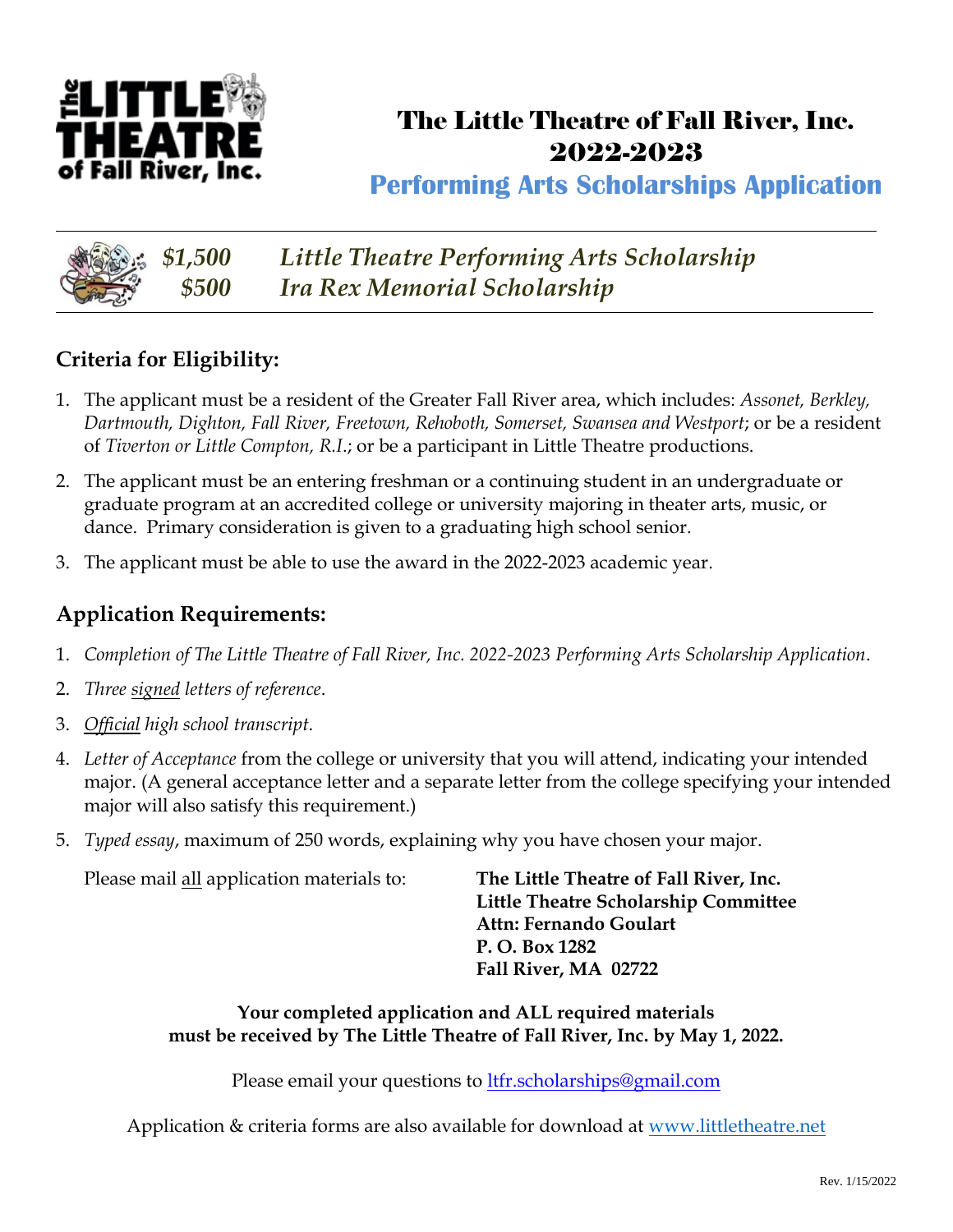

# The Little Theatre of Fall River, Inc. 2022-2023

**Performing Arts Scholarships Application** 

| $\begin{picture}(20,10) \put(0,0){\line(1,0){15}} \put(15,0){\line(1,0){15}} \put(15,0){\line(1,0){15}} \put(15,0){\line(1,0){15}} \put(15,0){\line(1,0){15}} \put(15,0){\line(1,0){15}} \put(15,0){\line(1,0){15}} \put(15,0){\line(1,0){15}} \put(15,0){\line(1,0){15}} \put(15,0){\line(1,0){15}} \put(15,0){\line(1,0){15}} \put(15,0){\line(1$ | \$1,500 Little Theatre Performing Arts Scholarship<br>\$500 Ira Rex Memorial Scholarship |
|-----------------------------------------------------------------------------------------------------------------------------------------------------------------------------------------------------------------------------------------------------------------------------------------------------------------------------------------------------|------------------------------------------------------------------------------------------|
|                                                                                                                                                                                                                                                                                                                                                     |                                                                                          |

| High School or College you are currently attending _______________________________Class Rank__________________                               |  |  |
|----------------------------------------------------------------------------------------------------------------------------------------------|--|--|
| High School Cumulative Grade Point Average _____________________________ or college GPA _____________________                                |  |  |
| 1. Below please list, chronologically, all your PERFORMING ARTS activities/experiences, both at your<br>school and in the greater community. |  |  |
| Activity/experience<br>Year                                                                                                                  |  |  |
|                                                                                                                                              |  |  |
|                                                                                                                                              |  |  |
|                                                                                                                                              |  |  |
|                                                                                                                                              |  |  |
|                                                                                                                                              |  |  |
|                                                                                                                                              |  |  |
|                                                                                                                                              |  |  |
|                                                                                                                                              |  |  |
|                                                                                                                                              |  |  |
|                                                                                                                                              |  |  |
|                                                                                                                                              |  |  |
|                                                                                                                                              |  |  |

Please add any additional information on a separate page